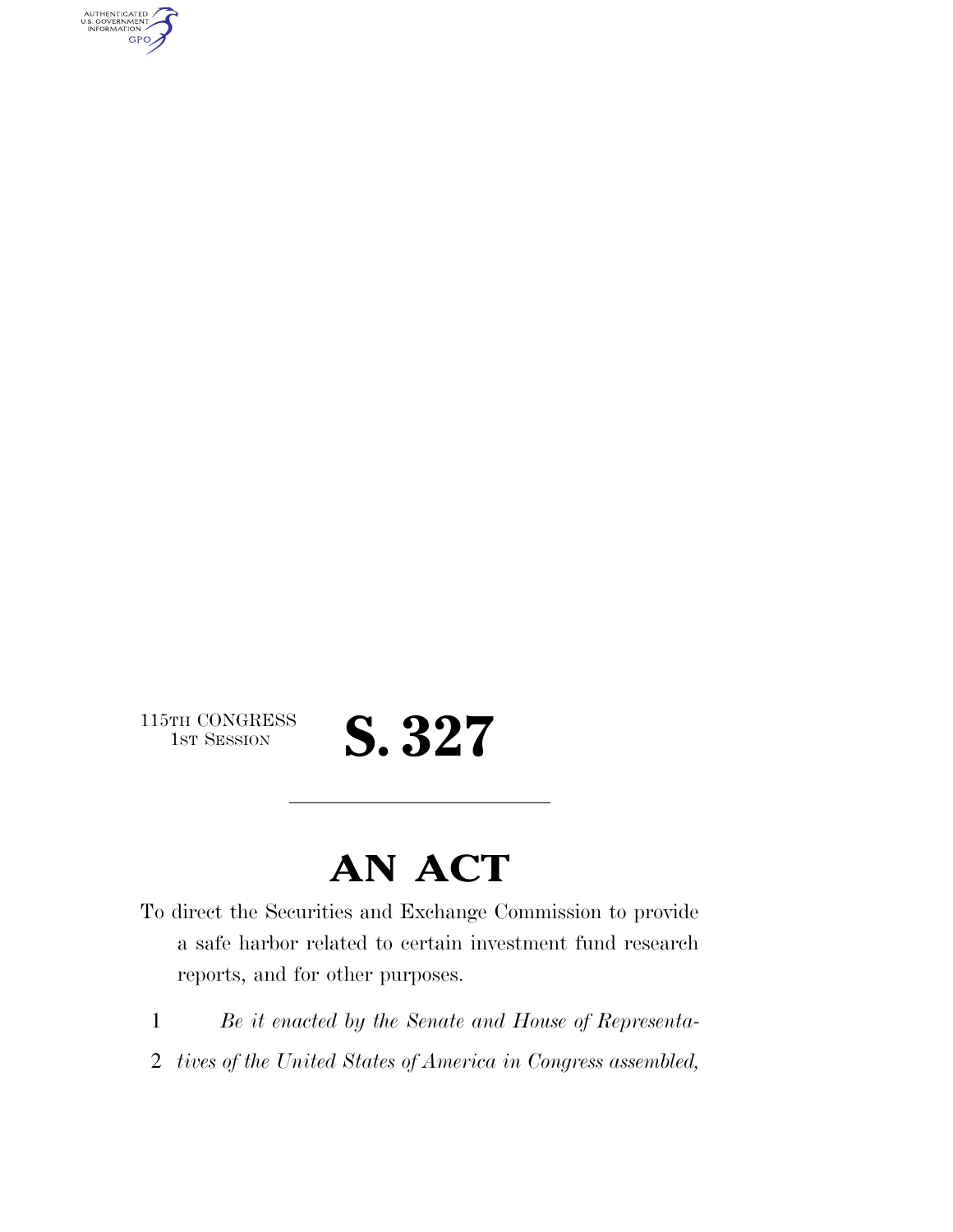#### **SECTION 1. SHORT TITLE.**

 This Act may be cited as the ''Fair Access to Invest-ment Research Act of 2017''.

#### **SEC. 2. SAFE HARBOR FOR INVESTMENT FUND RESEARCH.**

 (a) EXPANSION OF THE SAFE HARBOR.—Not later than the end of the 180-day period beginning on the date of enactment of this Act, the Securities and Exchange Commission shall propose, and not later than the end of the 270-day period beginning on such date, the Commis- sion shall adopt, upon such terms, conditions, or require- ments as the Commission may determine necessary or ap- propriate in the public interest, for the protection of inves- tors, and for the promotion of capital formation, revisions to section 230.139 of title 17, Code of Federal Regula- tions, to provide that a covered investment fund research report that is published or distributed by a broker or deal- er, other than a broker or dealer that is an investment adviser to the fund or an affiliated person of the invest-ment adviser to the fund—

 (1) shall be deemed, for purposes of sections  $21 \qquad 2(a)(10)$  and  $5(e)$  of the Securities Act of 1933 (15 22 U.S.C.  $77b(a)(10)$ ,  $77e(e)$ , not to constitute an offer for sale or an offer to sell a security that is the subject of an offering pursuant to a registration statement that is effective, even if the broker or dealer is participating or will participate in the reg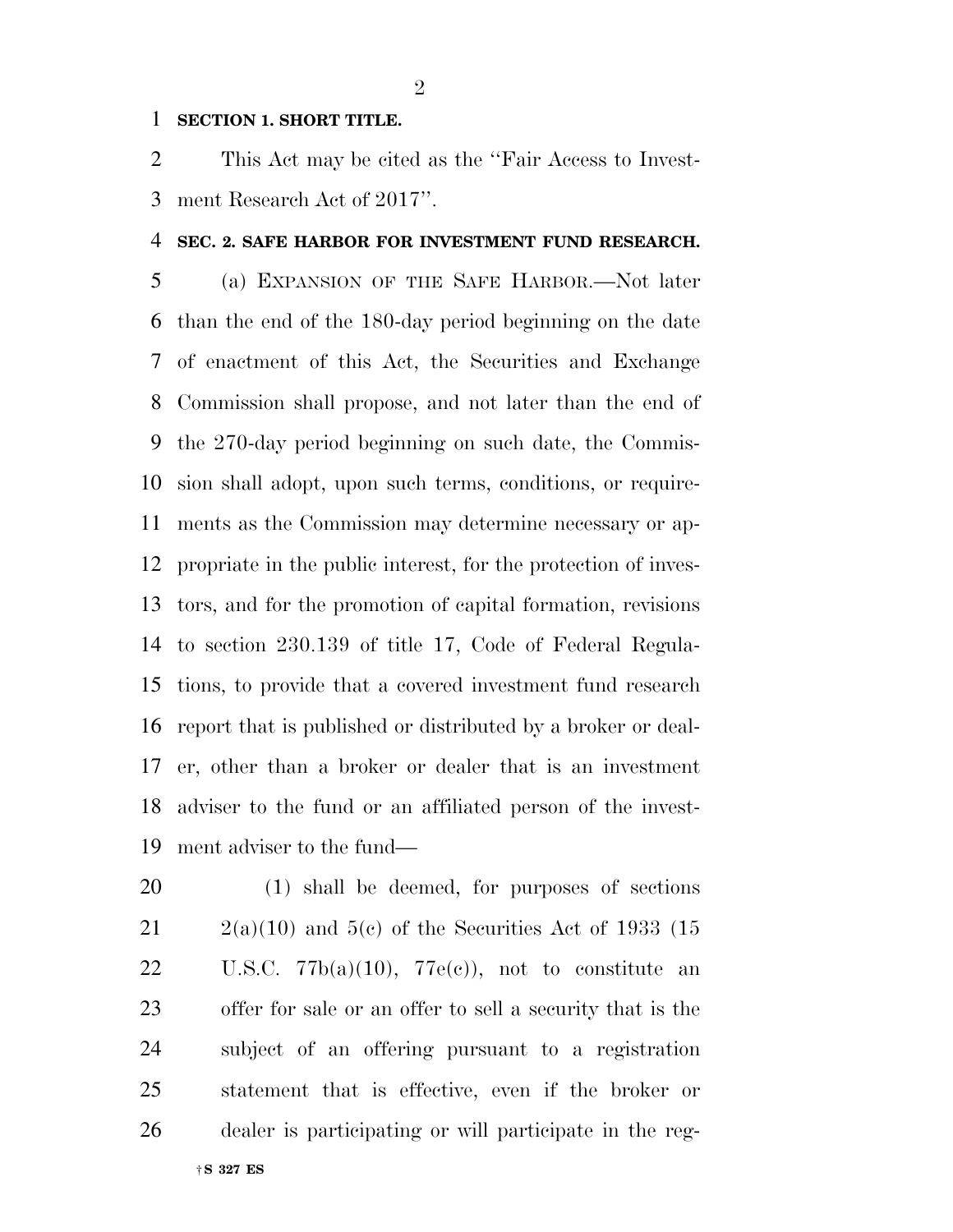istered offering of the covered investment fund's se-curities; and

 (2) shall be deemed to satisfy the conditions of paragraph (1) or (2) of section 230.139(a) of title 17, Code of Federal Regulations, or any successor provisions, for purposes of the Commission's rules and regulations under the Federal securities laws and the rules of any self-regulatory organization.

 (b) IMPLEMENTATION OF SAFE HARBOR.—In imple- menting the safe harbor pursuant to subsection (a), the Commission shall—

 (1) not, in the case of a covered investment fund with a class of securities in substantially con- tinuous distribution, condition the safe harbor on whether the broker's or dealer's publication or dis- tribution of a covered investment fund research re- port constitutes such broker's or dealer's initiation or reinitiation of research coverage on such covered investment fund or its securities;

(2) not—

 (A) require the covered investment fund to have been registered as an investment company under the Investment Company Act of 1940 (15 U.S.C. 80a–1 et seq.) or subject to the re-porting requirements of section 13 or 15(d) of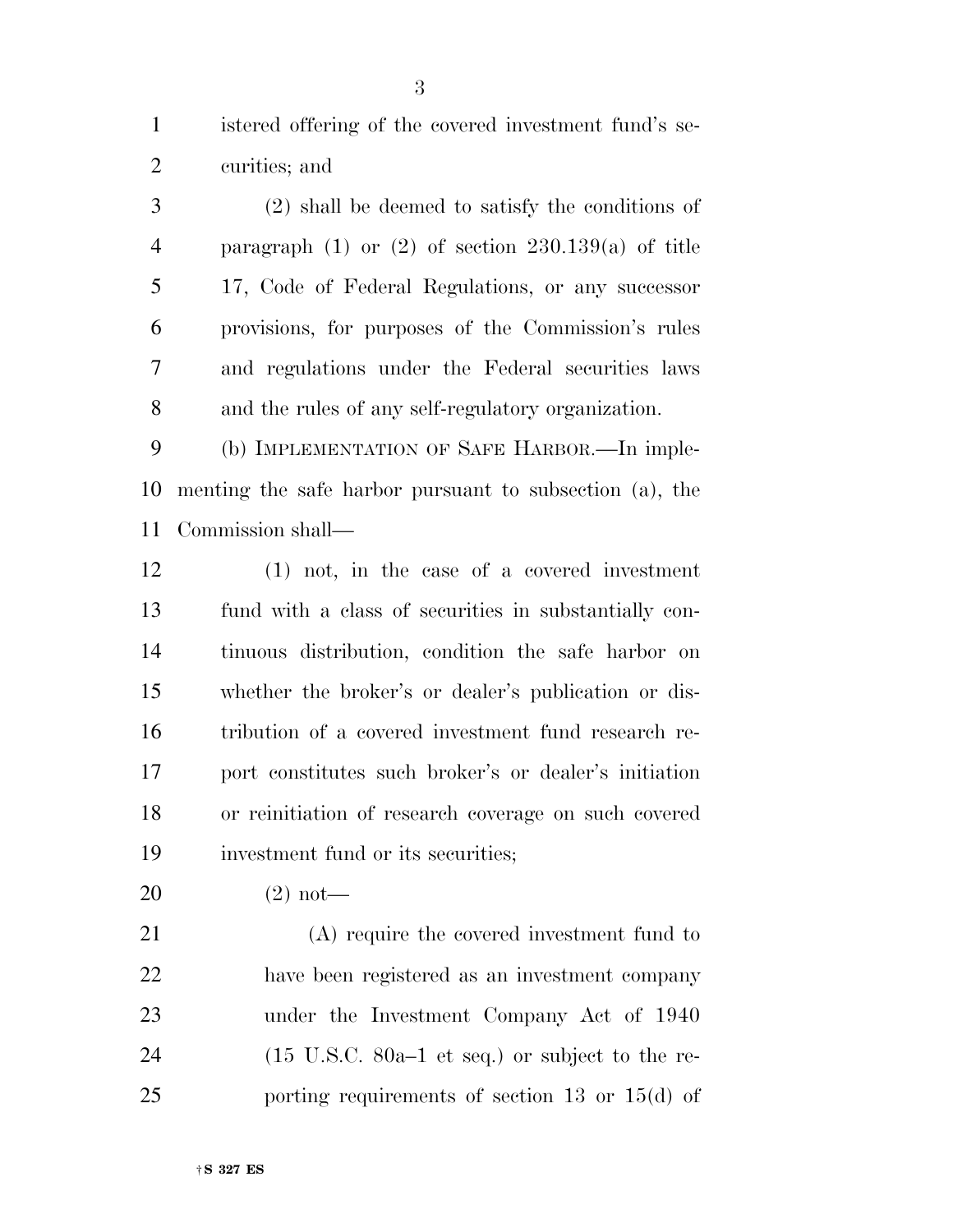| $\mathbf{1}$   | the Securities Exchange Act of 1934 (15            |
|----------------|----------------------------------------------------|
| $\overline{2}$ | U.S.C. $78m$ , $78o(d)$ for any period exceeding   |
| 3              | the period of time referenced under section        |
| $\overline{4}$ | $230.139(a)(1)(i)(A)(1)$ of title 17, Code of Fed- |
| 5              | eral Regulations; or                               |
| 6              | (B) impose a minimum float provision ex-           |
| 7              | ceeding that referenced<br>$\sin$<br>section       |
| 8              | $230.139(a)(1)(i)(A)(1)(i)$ of title 17, Code of   |
| 9              | Federal Regulations;                               |
| 10             | (3) provide that a self-regulatory organization    |
| 11             | may not maintain or enforce any rule that would—   |
| 12             | $(A)$ prohibit the ability of a member to          |
| 13             | publish or distribute a covered investment fund    |
| 14             | research report solely because the member is       |
| 15             | also participating in a registered offering or     |
| 16             | other distribution of any securities of such cov-  |
| 17             | ered investment fund; or                           |
| 18             | (B) prohibit the ability of a member to            |
| 19             | participate in a registered offering or other dis- |
| 20             | tribution of securities of a covered investment    |
| 21             | fund solely because the member has published       |
| 22             | or distributed a covered investment fund re-       |
| 23             | search report about such covered investment        |
| 24             | fund or its securities; and                        |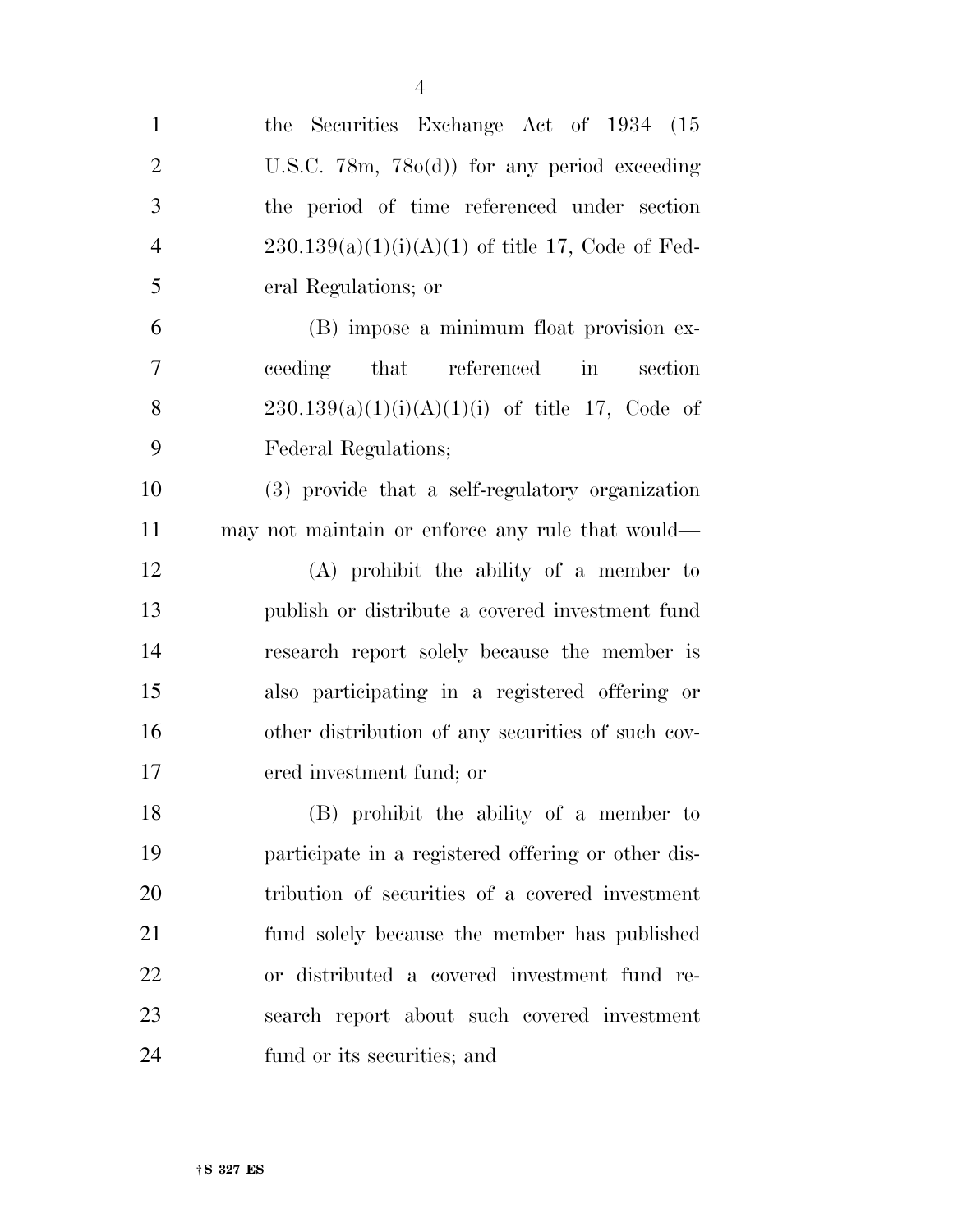(4) provide that a covered investment fund re- search report shall not be subject to section 24(b) of the Investment Company Act of 1940 (15 U.S.C. 80a–24(b)) or the rules and regulations thereunder, except that such report may still be subject to such section and the rules and regulations thereunder to the extent that it is otherwise not subject to the con- tent standards in the rules of any self-regulatory or- ganization related to research reports, including those contained in the rules governing communica- tions with the public regarding investment compa-nies or substantially similar standards.

 (c) RULES OF CONSTRUCTION.—Nothing in this Act shall be construed as in any way limiting—

 (1) the applicability of the antifraud or antimanipulation provisions of the Federal securities laws and rules adopted thereunder to a covered in- vestment fund research report, including section 17 of the Securities Act of 1933 (15 U.S.C. 77q), sec- tion 34(b) of the Investment Company Act of 1940 21 (15 U.S.C. 80a–33(b)), and sections 9 and 10 of the Securities Exchange Act of 1934 (15 U.S.C. 78i, 78j); or

 (2) the authority of any self-regulatory organi-zation to examine or supervise a member's practices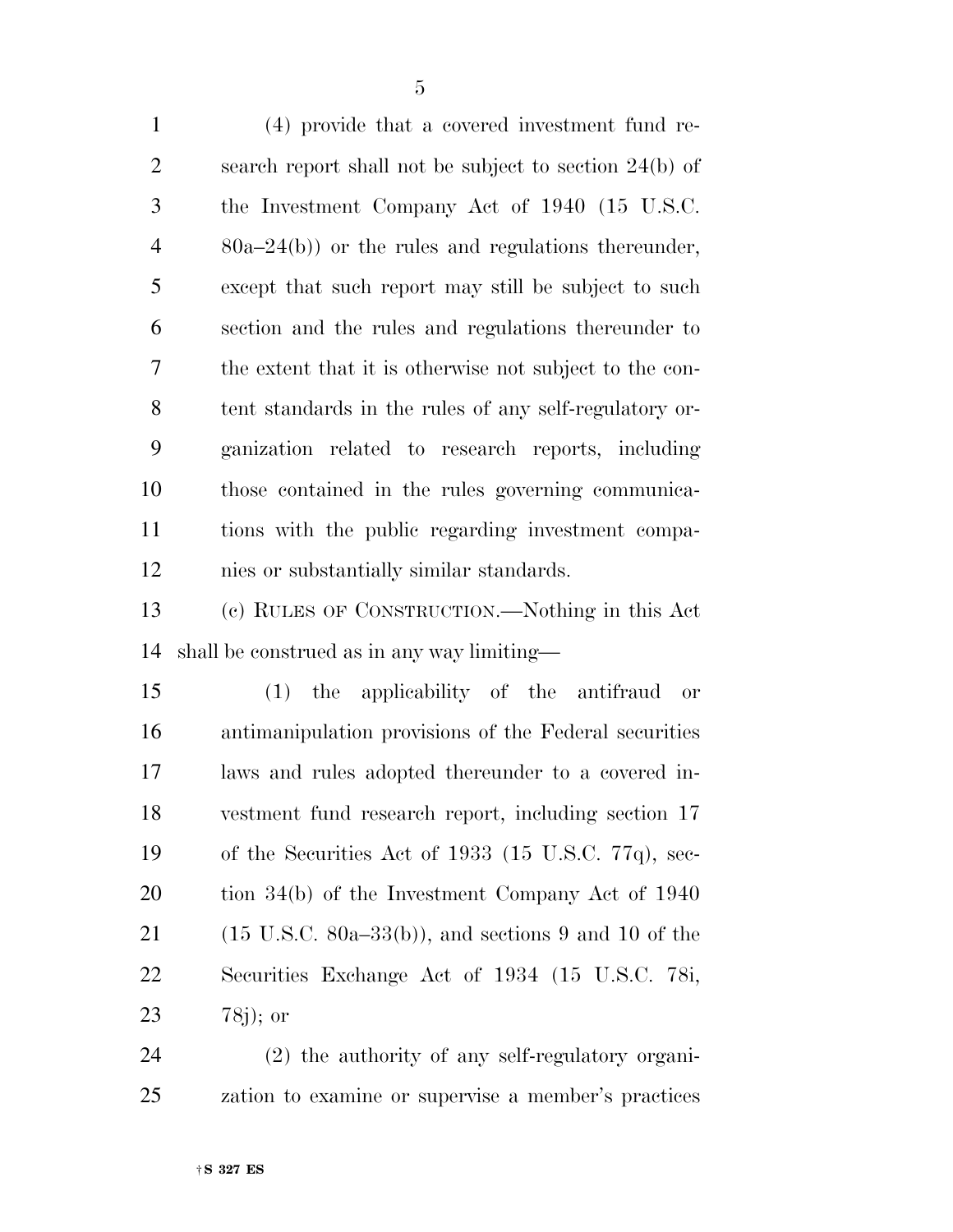in connection with such member's publication or dis- tribution of a covered investment fund research re- port for compliance with applicable provisions of the Federal securities laws or self-regulatory organiza-5 tion rules related to research reports, including those contained in rules governing communications with the public, or to require the filing of communications with the public the purpose of which is not to pro- vide research and analysis of covered investment funds.

 (d) INTERIM EFFECTIVENESS OF SAFE HARBOR.— 12 (1) In GENERAL.—From and after the 270-day period beginning on the date of enactment of this Act, if the Commission has not adopted revisions to section 230.139 of title 17, Code of Federal Regula- tions, as required by subsection (a), and until such time as the Commission has done so, a broker or dealer distributing or publishing a covered invest- ment fund research report after such date shall be able to rely on the provisions of section 230.139 of title 17, Code of Federal Regulations, and the broker or dealer's publication of such report shall be deemed to satisfy the conditions of paragraph (1) or (2) of section 230.139(a) of title 17, Code of Fed-eral Regulations, if the covered investment fund that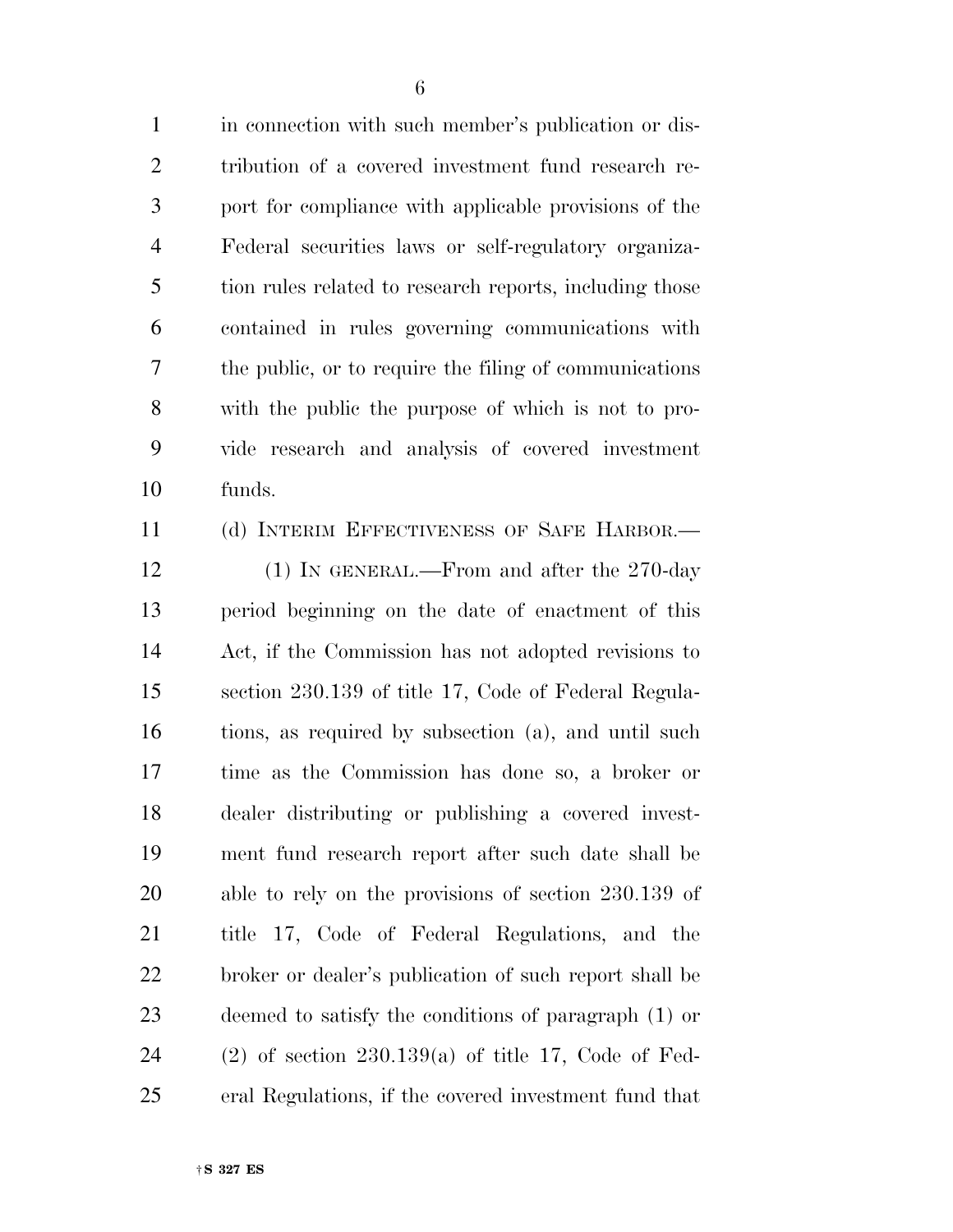is the subject of such report satisfies the reporting history requirements (without regard to Form S–3 or Form F–3 eligibility) and minimum float provi- sions of such subsections for purposes of the Com- mission's rules and regulations under the Federal securities laws and the rules of any self-regulatory organization, as if revised and implemented in ac-cordance with subsections (a) and (b).

9 (2) STATUS OF COVERED INVESTMENT FUND.— After such period and until the Commission has adopted revisions to section 230.139 of title 17, Code of Federal Regulations, and FINRA has re-13 vised rule 2210, for purposes of subsection  $(c)(7)(0)$  of such rule, a covered investment fund shall be deemed to be a security that is listed on a national securities exchange and that is not subject to section 24(b) of the Investment Company Act of 1940 (15 U.S.C. 80a–24(b)).

 (3) COVERED INVESTMENT FUNDS COMMUNICA-TIONS.—

 (A) IN GENERAL.—Except as provided in subparagraph (B), communications that con- cern only covered investment funds that fall within the scope of section 24(b) of the Invest-ment Company Act of 1940 (15 U.S.C. 80a–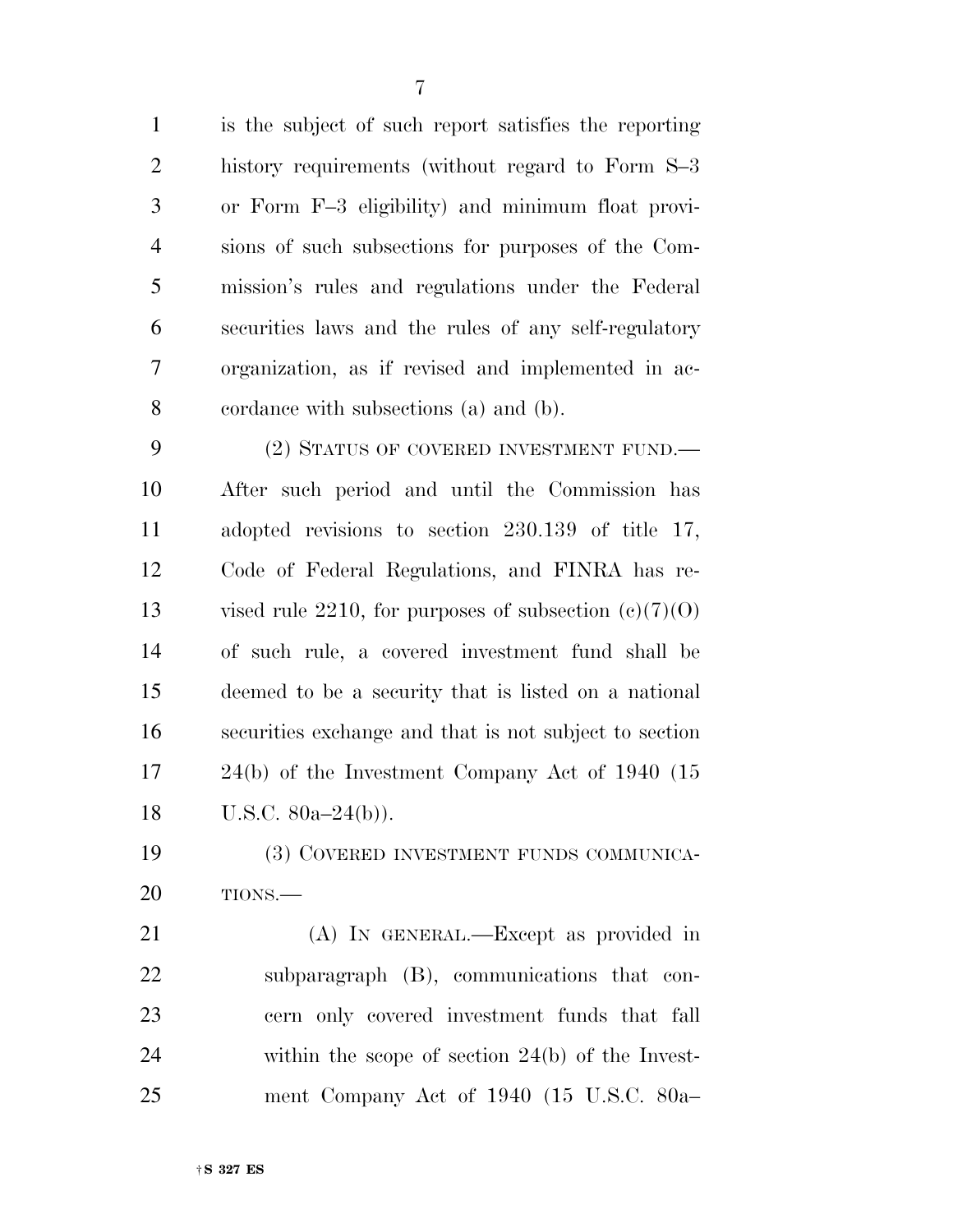24(b)) shall not be required to be filed with FINRA.

 (B) EXCEPTION.—FINRA may require the filing of communications with the public if the purpose of those communications is not to pro- vide research and analysis of covered invest-ment funds.

 (e) EXCEPTION.—The safe harbor under subsection (a) shall not apply to the publication or distribution by a broker or a dealer of a covered investment fund research report, the subject of which is a business development company or a registered closed-end investment company, during the time period described in section  $230.139(a)(1)(i)(A)(1)$  of title 17, Code of Federal Regu- lations, except where expressly permitted by the rules and regulations of the Securities and Exchange Commission under the Federal securities laws.

(f) DEFINITIONS.—For purposes of this Act:

 (1) The term ''affiliated person'' has the mean-20 ing given the term in section  $2(a)$  of the Investment Company Act of 1940 (15 U.S.C. 80a–2(a)).

 (2) The term ''covered investment fund'' means—

 (A) an investment company registered under, or that has filed an election to be treated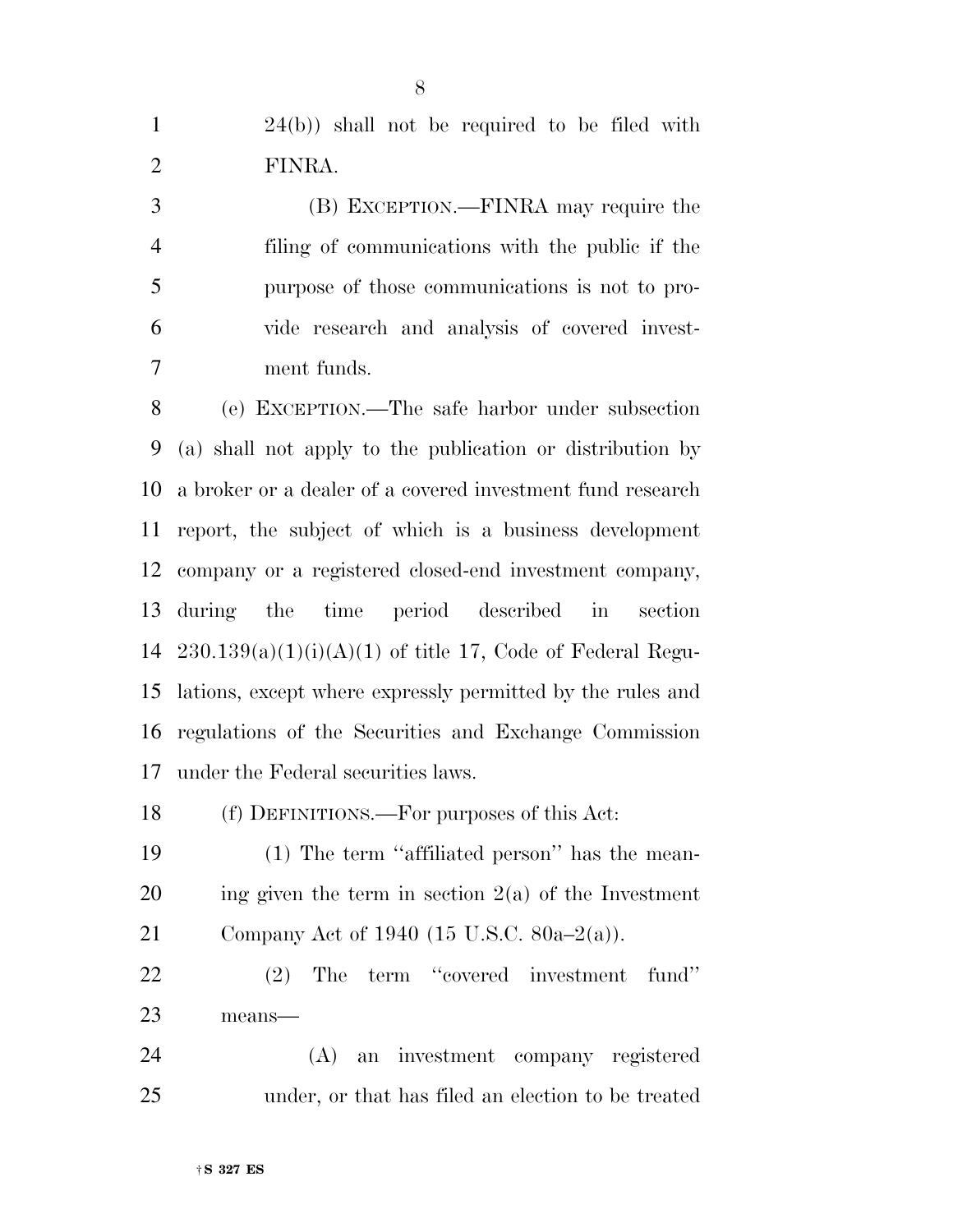| $\mathbf{1}$   | as a business development company under, the                   |
|----------------|----------------------------------------------------------------|
| $\overline{2}$ | Investment Company Act of 1940 (15 U.S.C.                      |
| 3              | $80a-1$ et seq.) and that has filed a registration             |
| $\overline{4}$ | statement under the Securities Act of 1933 (15                 |
| 5              | U.S.C. 77a et seq.) for the public offering of a               |
| 6              | class of its securities, which registration state-             |
| 7              | ment has been declared effective by the Com-                   |
| 8              | mission; and                                                   |
| 9              | $(B)$ a trust or other person—                                 |
| 10             | (i) issuing securities in an offering                          |
| 11             | registered under the Securities Act of 1933                    |
| 12             | $(15 \text{ U.S.C. } 77a \text{ et seq.})$ and which class of  |
| 13             | securities is listed for trading on a national                 |
| 14             | securities exchange;                                           |
| 15             | (ii) the assets of which consist pri-                          |
| 16             | marily of commodities, currencies, or deriv-                   |
| 17             | ative instruments that reference commod-                       |
| 18             | ities or currencies, or interests in the fore-                 |
| 19             | going; and                                                     |
| 20             | (iii) that provides in its registration                        |
| 21             | statement under the Securities Act of 1933                     |
| 22             | $(15 \text{ U.S.C. } 77a \text{ et seq.})$ that a class of its |
| 23             | securities are purchased or redeemed, sub-                     |
| 24             | ject to conditions or limitations, for a rat-                  |
| 25             | able share of its assets.                                      |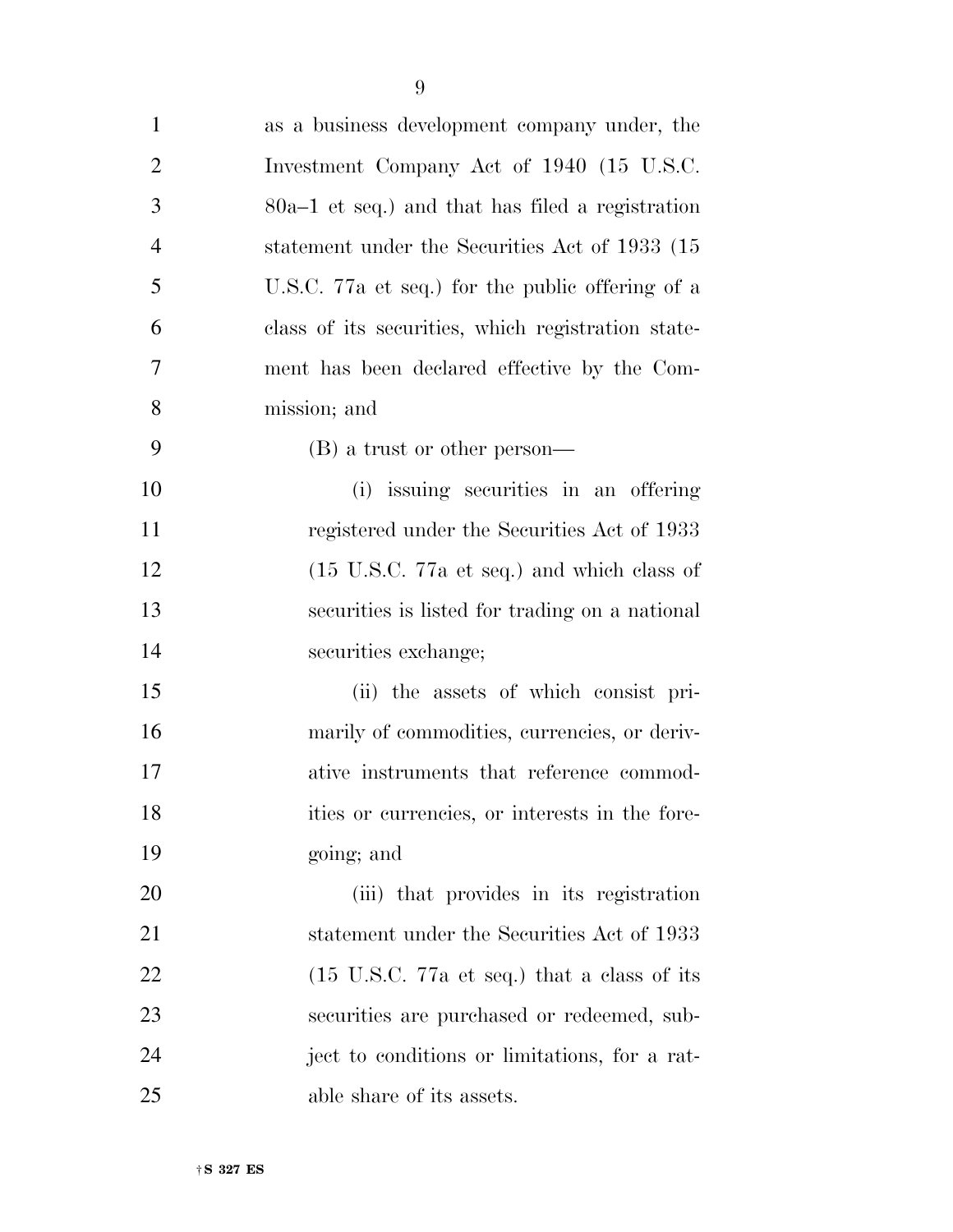(3) The term ''covered investment fund re- search report'' means a research report published or distributed by a broker or dealer about a covered in- vestment fund or any securities issued by the cov- ered investment fund, but does not include a re- search report to the extent that the research report is published or distributed by the covered investment fund or any affiliate of the covered investment fund, or any research report published or distributed by any broker or dealer that is an investment adviser (or an affiliated person of an investment adviser) for the covered investment fund. (4) The term ''FINRA'' means the Financial

Industry Regulatory Authority.

 (5) The term ''investment adviser'' has the meaning given the term in section 2(a) of the Invest-ment Company Act of 1940 (15 U.S.C. 80a–2(a)).

18 (6) The term "research report" has the mean-19 ing given that term under section  $2(a)(3)$  of the Se-20 curities Act of 1933 (15 U.S.C.  $77b(a)(3)$ ), except 21 that such term shall not include an oral communica-tion.

 (7) The term ''self-regulatory organization'' has 24 the meaning given that term under section  $3(a)(26)$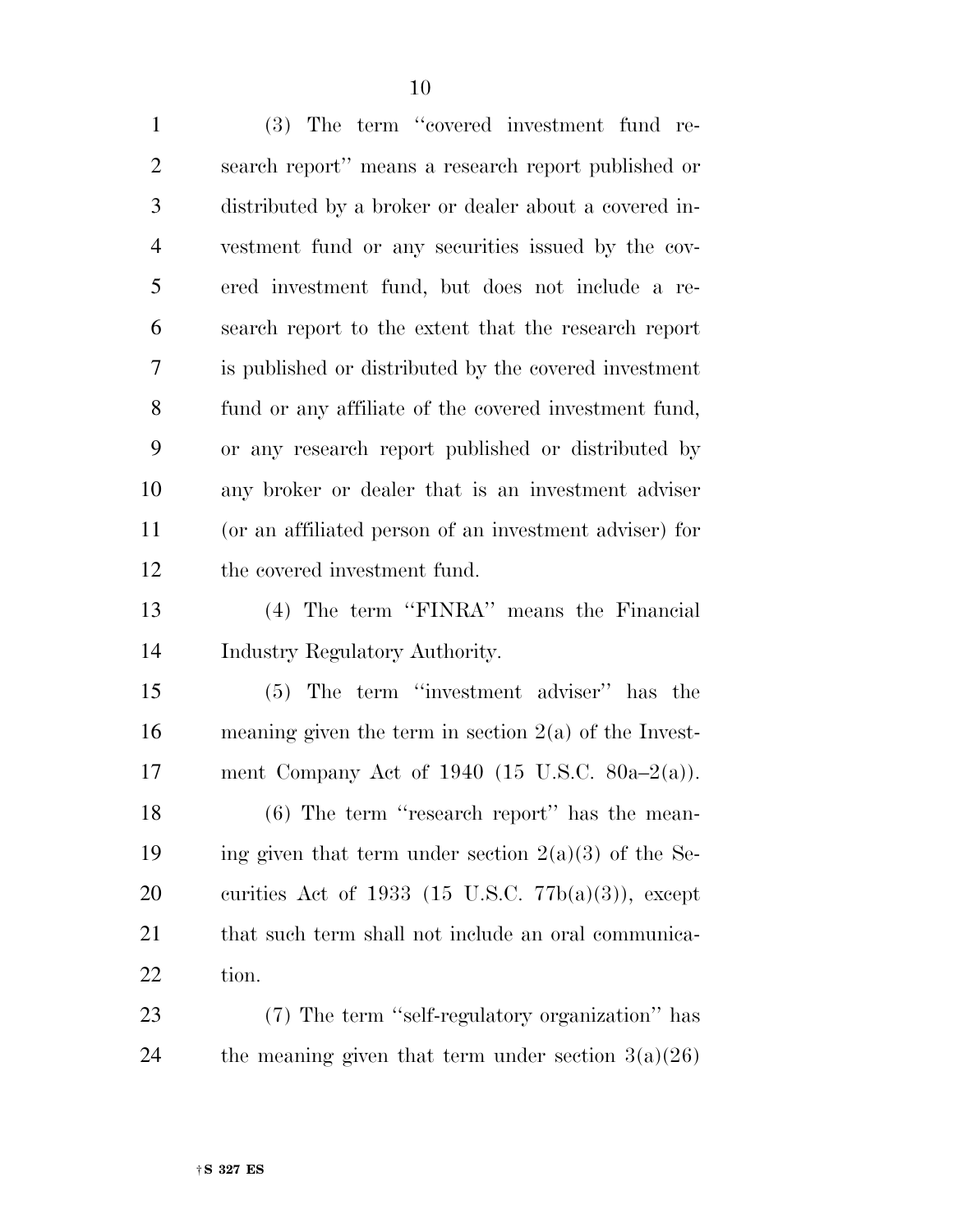11

- 1 of the Securities Exchange Act of 1934 (15 U.S.C.
- 2  $78c(a)(26)$ .

Passed the Senate September 11, 2017.

Attest:

*Secretary.*